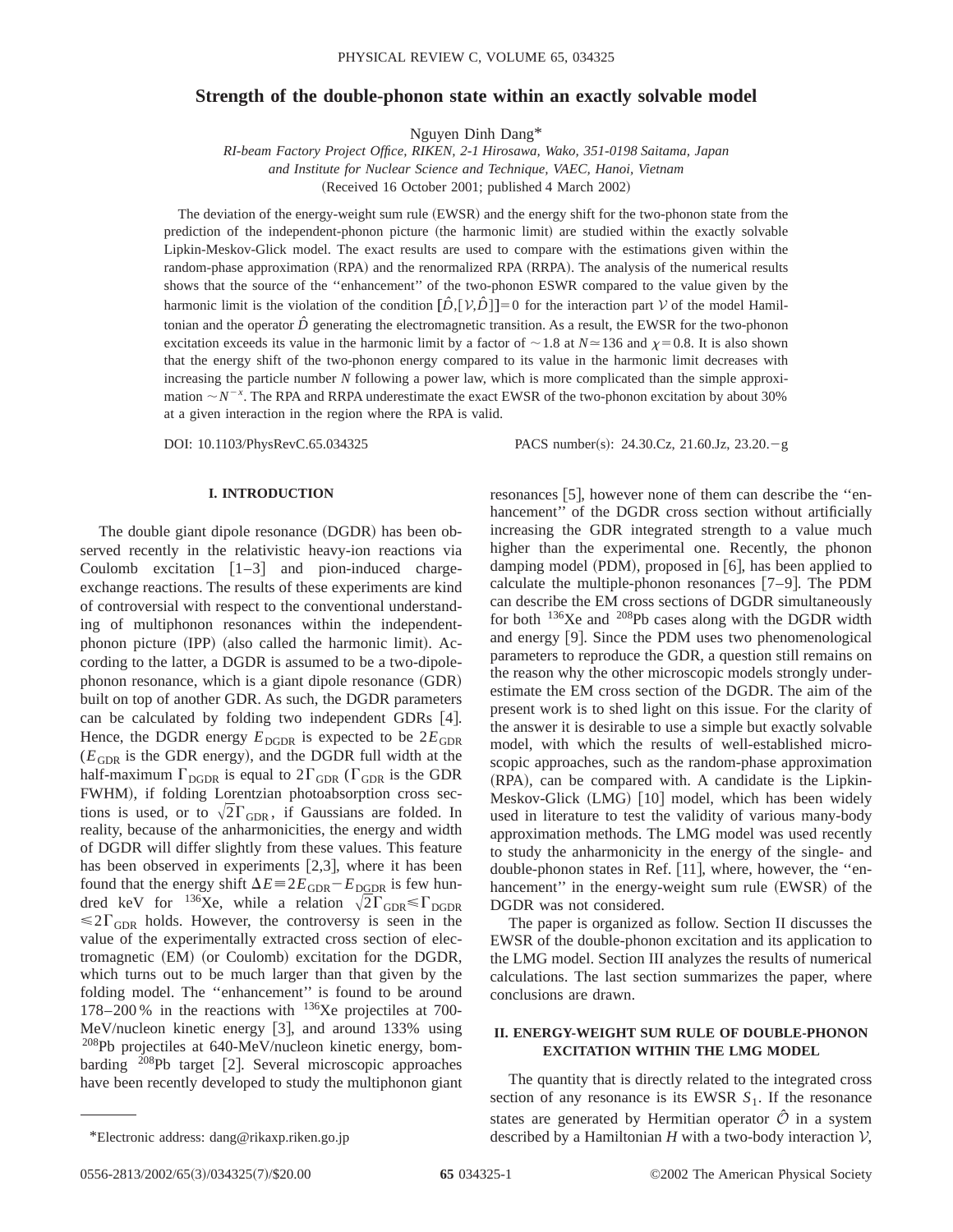the EWSR is defined by the indentity  $|12,13|$ 

$$
S_1 = \sum_{\nu} (E_{\nu} - E_0) |\langle \nu | \hat{\mathcal{O}} | 0 \rangle|^2 = \frac{1}{2} \langle 0 | [\hat{\mathcal{O}}, [H, \hat{\mathcal{O}}]] | 0 \rangle, (1)
$$

where  $\{|\nu\rangle\}$  is the complete set of exact eigenstates with energies  $E_v$  of *H*. In the case of the GDR,  $\hat{\mathcal{O}}$  is the dipole operator  $\hat{\mathcal{O}} = \hat{D}$ , so if the potential V in the Hamiltonian commuted with  $\hat{D}$ , the right-hand side (RHS) of Eq. (1) would be equal to *NZ*/(2*MA*) independently of models and of the structure of the ground state  $|0\rangle$  [14]. One then obtains from Eq. (1) the well-known Thomas-Reich-Kuhn (TRK) sum rule for the GDR,  $S_1^{(1)} = NZ/(2MA)$ . Proceeding in the same way for DGDR by putting  $\hat{O} = \hat{D}^2$ , and evaluating the RHS of Eq.  $(1)$ , it is easy to show  $\lceil 15 \rceil$  that

$$
S_1^{(2)} = 4 \frac{NZ}{2MA} \langle 0|\hat{D}^2|0\rangle \equiv 4 S_1^{(1)} S_0^{(1)}, \tag{2}
$$

provided the following condition holds:

$$
\mathcal{D} = [\hat{D}, [\mathcal{V}, \hat{D}]] = 0. \tag{3}
$$

Since the EWSR  $S_1^{(1)}$  and non-EWSR  $S_0^{(1)}$  of the GDR are known, the unknown EWSR  $S_1^{(2)}$  of the DGDR on the LHS of Eq.  $(2)$  cannot exceed the value in its RHS. Hence, there is no way to get any enhancement of the DGDR strength compared to the results of the IPP obtained by folding two GDRs, as the latter satisfies the RHS of Eq.  $(2)$  [15]. However, in reality, as has been pointed out by us previously  $[8,16]$ , the condition  $(3)$  does not hold within a general many-body Hamiltonian. Therefore, instead of Eq. (2), the EWSR  $S_1^{(2)}$  for the double-phonon state is calculated as

$$
\tilde{S}_1^{(2)} = S_1^{(2)} + \Delta S_1^{(2)},\tag{4}
$$

where the "enhancement"  $\Delta S_1^{(2)}$  [compared with the case when Eq.  $(3)$  holds is

$$
\Delta S_1^{(2)} = \frac{1}{2} (\langle 0|\hat{D}^2 \mathcal{D}|0\rangle + 2\langle 0|\hat{D} \mathcal{D}\hat{D}|0\rangle + \langle 0|\mathcal{D}\hat{D}^2|0\rangle), \tag{5}
$$

which is obtained as a result of the exact calculation of the RHS of Eq. (1) when  $\mathcal{D} = [\hat{D}, [\mathcal{V}, \hat{D}]] \neq 0$ . It is important to point out that, because of the complete set of the intermediate single-phonon states, the "enhancement"  $(5)$  does not depend on the reaction mechanism, which forms the doublephonon excitation. Hereafter, we will call the EWSR  $S_1^{(2)}$  (2) the harmonic limit of  $\tilde{S}_1^{(2)}$  (4) because the EWSR of twophonon excitation within the IPP obtained by folding two GDRs satisfies this sum rule value  $S_1^{(2)}$ . A good quantity showing the deviation of the EWSR from the harmonic limit is the ratio

$$
R = \frac{\tilde{S}_1^{(2)}}{S_1^{(2)}} = 1 + \frac{\Delta S_1^{(2)}}{S_1^{(2)}},
$$
\n(6)

which reaches the value 1 in the harmonic limit, at which  $\Delta S_1^{(2)}$  vanishes.

The Hamiltonian of the LMG model  $[10]$  is

$$
H = T + V, \quad T = \epsilon K_0, \quad V = -\frac{1}{2}V(K_+^2 + K_-^2), \quad (7)
$$

where the operators

 $\langle J, M \pm 2 | H | J, M \rangle$ 

$$
K_0 = \frac{1}{2} \sum_{m=1}^{N} (a_{+m}^{\dagger} a_{+m} - a_{-m}^{\dagger} a_{-m}),
$$
  
\n
$$
K_+ = \sum_{m=1}^{N} a_{+m}^{\dagger} a_{-m}, \quad K_- = (K_+)^{\dagger}
$$
 (8)

are the usual  $SU(2)$  generators, satisfying the commutation relations  $|17|$ 

$$
[K_+, K_-] = 2K_0, \quad [K_0, K_{\pm}] = \pm K_{\pm}.
$$
 (9)

The exact energy eigenvalues  $E_i$  and eigenvectors of the Hamiltonian  $(7)$  are found by diagonalizing the tridiagonal matrix, whose nonvanishing elements in the space of states  $|J,M\rangle$  with  $-J \leq M \leq J$  ( $J=N/2$ ) are

$$
\langle J,M|H|J,M\rangle = \epsilon M,
$$

$$
= -\frac{1}{2}V\sqrt{(J \mp M)[J^2 - (M \pm 1)^2](J \pm M + 2)}.
$$
 (10)

The one-body operator  $\hat{D}$ , which can generate the transition between the particle  $(p)$  and hole  $(h)$  levels in this model, is

$$
\hat{D} = F(K_{+} + K_{-}),\tag{11}
$$

where  $F$  is the matrix element of the electromagnetic transition, which corresponds to  $\hat{D}$ . The general form of *F* is *F*  $= e^{(L)}_{\text{eff}} r^L [Y_{LM}(\theta, \phi) + (-1)^M Y_{L-M}]/(1 + \delta_{M0})$ . In the case of the dipole operator  $(L=1)$ ,  $e_{\text{eff}}^{(1)} = eN/A$  for protons, and  $-eZ/A$  for neutrons. Using the commutators (9), it is obvious that  $\hat{D}$  does not commute with the two-body interaction part  $V$  of the Hamiltonian  $(7)$ , because

$$
[\mathcal{V}, \hat{D}] = -FV(K_0K_+ + K_+K_0 - K_0K_- - K_-K_0), \quad (12)
$$

which is never zero at a given nonzero interaction parameter *V*. The double commutator  $D(3)$  is not zero either. Instead, it is equal to

$$
\mathcal{D} = [\hat{D}, [\mathcal{V}, \hat{D}]] = 2F^2V(K_+^2 + K_-^2 - K_+K_- - K_-K_+ + 4K_0^2). \tag{13}
$$

The nonzero value of the commutator  $(12)$  also leads to the violation of the TRK sum rule. However, under a certain approximation, the expectation value of this commutator in the ground state can be considered to be equal to zero, conserving the TRK sum rule, while it is not the case for the double commutator  $(13)$  (see Sec. 3 of  $[8]$ ).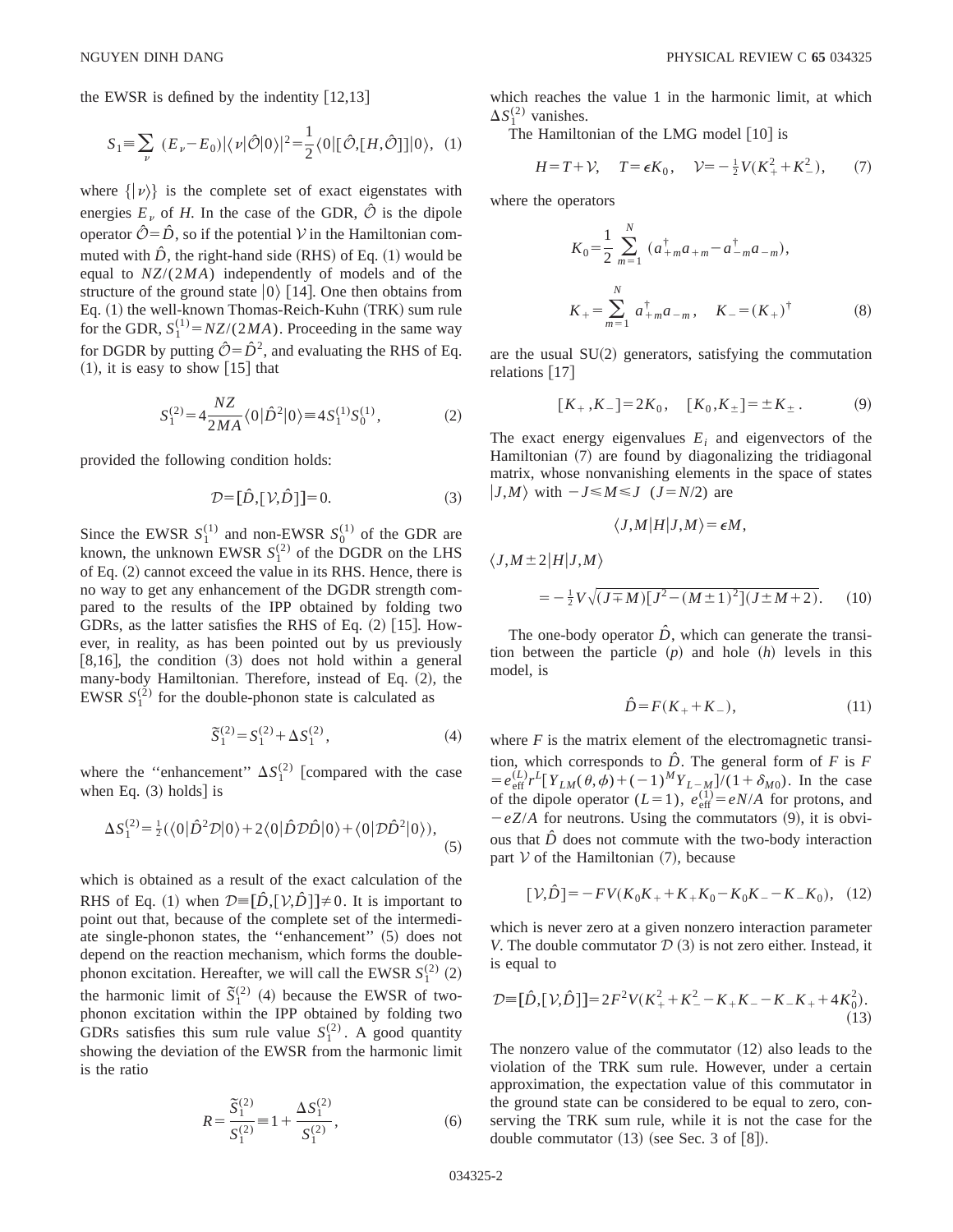It is worth noticing that a nonlocal interaction is used in the LMG model. In realistic nuclei, it is well known that, if the GDR strength is integrated up to the meson thresholds at  $\sim$  140 MeV, the EWSR exceeds the TRK sum rule by up to 0.4–0.5 TRK sum rule units. This enhancement is usually attributed to the contribution of the meson-exchange or velocity-dependent forces  $[12,14]$ . These forces also violate  $condition (3)$ . However, the photoabsorption cross sections of GDR are usually measured up to 30 MeV, where the TRK sum rule is well exhausted for nuclei with mass numbers *A*  $\geq 100$ , while the electromagnetic cross sections for DGDR have been obtained within the energy interval up to 40 MeV. In this region of excitation energy the contribution of the exchange or velocity-dependent forces is expected to be small. On the other hand, the problem about the ratio between the nonlocal and explicit velocity-dependent elements in nucleonic potentials has been known for several decades [18]. Recent calculations of the triton binding energy with a high-precision nonlocal *NN* potential, which is derived from relativistic meson field theory, significantly reduces the discrepancy between theory and experiment established from local potential  $[19]$ . Other insights into the reaction mechanisms underlying the nuclear forces also suggest a nonlocal character rather than a local one  $[20]$ .

### **A. Exact EWSR**

The harmonic limit  $S_1^{(2)}$  and the "enhancement"  $\Delta S_1^{(2)}$  at the RHS of Eq.  $(4)$  are calculated exactly using the RHS of Eq.  $(1)$ , and can be expressed in terms of the exact eigenvectors  $a_M^{(\nu)}$  as

$$
S_1^{(2)} = \frac{1}{2} \langle 0 | [\hat{D}^2, [T, \hat{D}^2]] | 0 \rangle
$$
  
= 
$$
\frac{1}{2} \sum_{MM'} a_M^{(0)} a_{M'}^{(0)} \langle J, M' | [\hat{D}^2, [T, \hat{D}^2]] | J, M \rangle, (14)
$$

and

$$
\Delta S_1^{(2)} = \frac{1}{2} \sum_{MM'} a_M^{(0)} a_{M'}^{(0)}(\langle J, M' | \hat{D}^2 \mathcal{D} | J, M \rangle + 2\langle J, M' | \hat{D} \mathcal{D} \hat{D} | J, M \rangle + \langle J, M' | \mathcal{D} \hat{D}^2 | J, M \rangle).
$$
\n(15)

The matrix elements at the RHS of Eqs.  $(14)$  and  $(15)$  are calculated exactly making use of the commutators  $(9)$ . The coefficients  $a_M^{(0)}$  are the components of the exact eigenvector of the ground state ( $\nu=0$ ), which is the state with the lowest energy  $E_0$  from the set of the exact eigenstates  $|\nu\rangle$  found by diagonalizing the Hamiltonian  $(7)$ 

$$
|\nu\rangle = \sum_{M} a_{M}^{(\nu)} |J, M\rangle. \tag{16}
$$

Varying the interaction parameter *V* (or  $\chi = NV/\epsilon$ ), one can see the behavior of the ratio  $R$  from Eq.  $(6)$  as a function of  $V(\chi)$ . It is obvious that the harmonic limit is reached only at zero interaction ( $V=0$ ), where  $\Delta S_1^{(2)}$  from Eq. (15) vanishes.

#### **B. EWSR within the renormalized RPA**

The foundation of most microscopic approaches to nuclear collective excitations is the RPA. The coherent *ph* configurations across the Fermi surface are treated within the RPA as a collective phonon excitation. The conventional RPA equation is usually obtained within the quasiboson approximation, which violates the Pauli principles between the phonons, as the latter are considered as ideal bosons. In this way, only a part of *ph* correlations is included in the RPA ground states. This leads to the collapse of the RPA at a critical point, where it yields an imaginary solution. Several approaches were developed taking into account the groundstate correlations beyond the RPA to correct for this inconsistency  $[21-25]$ . One of them is the renormalized RPA  $(RRPA)$ , proposed in [21], and improved recently in [25], within which a set of RPA-like equations is solved selfconsistently with the equation for the single-particle occupation number.

Applying the RRPA method of  $[25]$  to the LMG model, we introduce the phonon operators  $Q^{\dagger}$  and *Q* as

$$
Q^{\dagger} = XK_{+} - YK_{-}, \quad Q = [Q^{\dagger}]^{\dagger}.
$$
 (17)

Using the exact commutators from Eq.  $(9)$ , we can evaluate the average value of the commutator between  $Q$  and  $Q^{\dagger}$  in the correlated ground state  $|\bar{0}\rangle$  as

$$
\langle \overline{0} | [Q, Q^{\dagger}] | \overline{0} \rangle = -2(X^2 - Y^2) \langle \overline{0} | K_0 | \overline{0} \rangle = DN(X^2 - Y^2), \tag{18}
$$

where the GSC factor *D* is defined as the difference between occupation numbers for holes  $(n_+ \neq 1)$  and particles  $(n_+$  $\neq$ 0) in the correlated ground state,

$$
D = n = -n_+, \quad n_{\pm} = \langle \overline{0} | a_{\pm}^{\dagger} a_{\pm} | \overline{0} \rangle. \tag{19}
$$

Therefore, if the phonon amplitudes *X* and *Y* satisfy the usual orthonormalization condition as that of the RPA, i.e.,

$$
N(X^2 - Y^2) = 1,\t(20)
$$

the average value  $(18)$  of the commutator between phonons in the correlated ground state becomes

$$
\langle \overline{0} | [Q, Q^{\dagger}] | \overline{0} \rangle = D. \tag{21}
$$

This means that the renormalized phonon operators  $\overline{Q}^{\dagger}$  $= Q^{\dagger}/\sqrt{D}$  and  $\overline{Q} = Q/\sqrt{D}$  satisfy the same commutation relation as that of the QBA, namely,  $\langle \overline{0} | [\overline{Q}, \overline{Q}^{\dagger}] | \overline{0} \rangle = 1$ . This is the essence of the RRPA method. The RPA is recovered when  $D=1$  (i.e.,  $n_{-}=1$  and  $n_{+}=0$ ).

The energy of the one-phonon state found as the solution of the RRPA equation within the LMG model is given as  $[25]$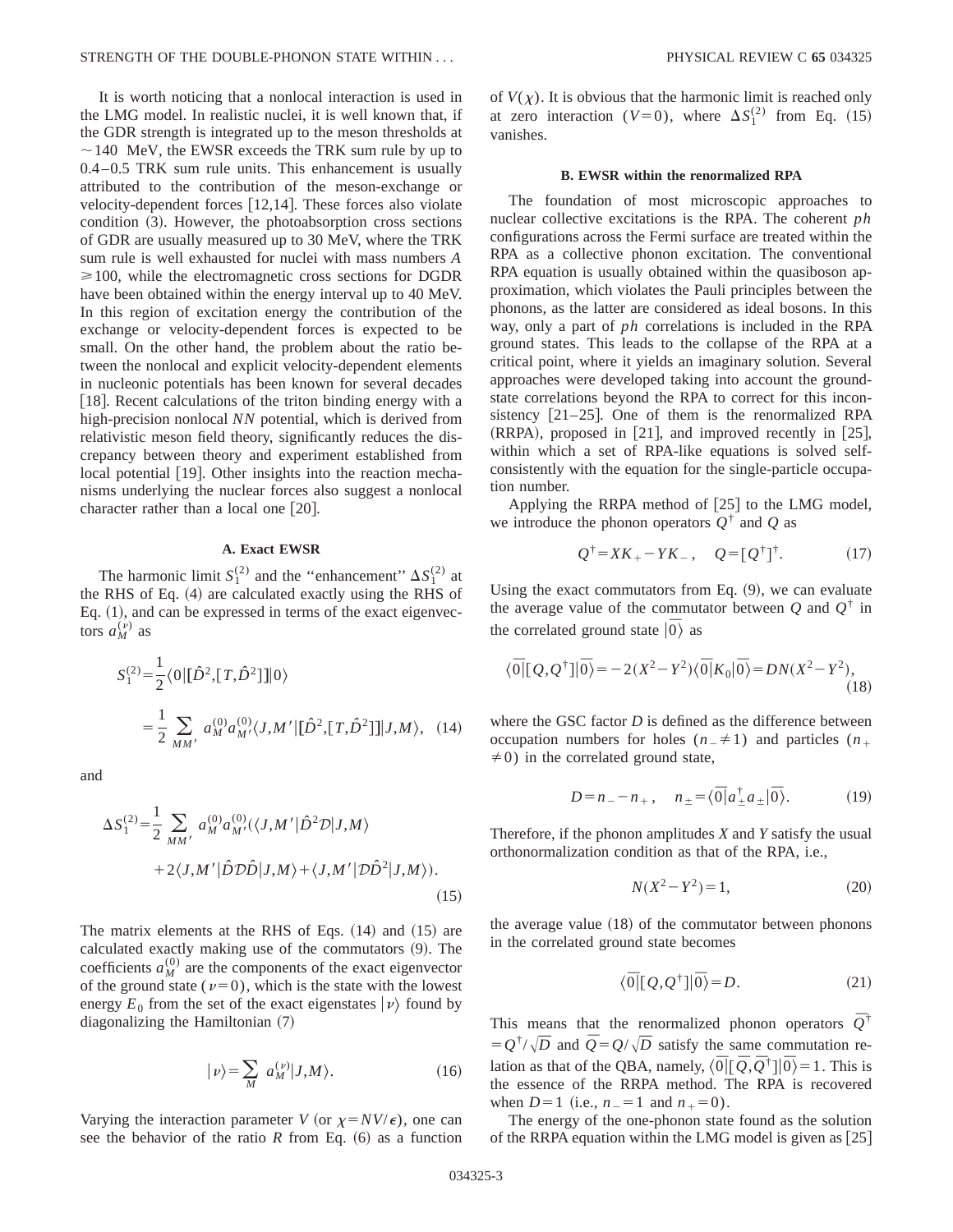$$
\omega_{\rm RRPA} = \pm \epsilon \sqrt{1 - D^2 \chi^2}, \quad \chi = NV/\epsilon, \quad D = \frac{1}{1 + 2Y^2}.
$$
\n(22)

The phonon *X* and *Y* amplitudes are

$$
X = \sqrt{\frac{\epsilon + \omega}{2N\omega}}, \quad Y = \sqrt{\frac{\epsilon - \omega}{2N\omega}}.
$$
 (23)

Expressing the operators  $\hat{D}$  (11) and  $\hat{D}$  (13) in terms of phonon operators  $(17)$  using the inverse transformation

$$
K_{+} = N(XQ^{\dagger} + YQ), \quad K_{-} = N(YQ^{\dagger} + XQ),
$$
 (24)

we can calculate the EWSR for the two-phonon state, discussed in the preceding section, within the RRPA by replacing the exact ground state  $|0\rangle$  with the RRPA one,  $|\overline{0}\rangle$ , for which  $Q|\overline{0}\rangle = 0$ . After some algebra, we obtain for the "enhancement"  $\Delta S_1^{(2)}$  the following expression:

$$
\Delta S_1^{(2)} = 4F^4 N D \chi \epsilon \sqrt{\frac{1 + D\chi}{1 - D\chi}} \left\{ 1 + N D^2 - D \sqrt{\frac{1 - D\chi}{1 + D\chi}} + \frac{2}{N(1 - D^2 \chi^2)} \left[ (1 + D\chi)^2 - D\chi \sqrt{1 - D^2 \chi^2} \right] \times (1 + N D^2) \right\}.
$$
\n(25)

The EWSR  $S_1^{(1)}$  and non-EWSR  $S_0^{(1)}$  for the one-phonon excitation  $|1\rangle = Q^{\dagger}|\overline{0}\rangle$  within the RRPA are

$$
S_1^{(1)} = \omega |\langle \overline{0} | \mathcal{Q} \hat{D} | \overline{0} \rangle|^2 = F^2 N \epsilon D^2 (1 + D \chi),
$$
  

$$
S_0^{(1)} = |\langle \overline{0} | \mathcal{Q} \hat{D} | \overline{0} \rangle|^2 = F^2 N D^2 \sqrt{\frac{1 + D \chi}{1 - D \chi}}.
$$
 (26)

Using Eqs.  $(25)$  and  $(26)$ , we can easily calculate the ratio  $(6)$ within the RRPA to be compared with the exact result of Sec. II A in the following section.

# **III. ANALYSIS OF NUMERICAL RESULTS**

The exact excitation energies  $E^{(i)} \equiv E_i - E_0$  for  $i = 1$  and 2 are plotted as a function of  $\chi$  in Fig. 1 in comparison with the one-phonon energies  $\omega^{(1)} = \omega$  and the double-phonon energy in the harmonic limit,  $\omega^{(2)} \equiv 2\omega$ , found within RPA (dotted lines) and RRPA (dashed lines) at various *N*. The RPA breaks down at  $\chi=1$ , while the RRPA has solution at all  $\chi$ . However, being the renormalization of the harmonic RPA, the RRPA still cannot include all the anharmonicities of the exact eigenstates, which include excitations higher than the first and the second ones as well as the mutual coupling between them. Therefore, the harmonic double-phonon energy,  $\omega_{\text{RRPA}}^{(2)} = 2 \omega_{\text{RRPA}}$  within RRPA, starts to deviate significantly from  $E^{(2)}$  at  $\chi > 1$ , and especially at  $\chi \ge \chi_{\text{crit}}$ , where  $\chi_{\text{crit}}$  denotes the point at which  $E^{(2)}$  starts to increase with



FIG. 1. Energies  $E^{(i)} \equiv E_i - E_0$  (normalized to  $\epsilon$ ) of the first (*i*  $(1)$  and second  $(i=2)$  excited states relative to the ground state as a function of the interaction  $\chi = NV/\epsilon$  at several values of *N*. The solid lines, which start from 1 and 2 at  $\chi=0$ , denote the exact energies  $E^{(1)}/\epsilon$  and  $E^{(2)}/\epsilon$ , respectively. The dotted lines denote the RPA one-phonon energy  $\omega$  and double-phonon energy,  $\omega^{(2)} \equiv 2\omega$ . The corresponding RRPA energies are shown by the dashed lines.

increasing  $\chi$ . It is around 1.1 for  $N=6$ , 1.5 for *N*  $= 8 - 24$ , 1.25 for *N* = 50, and 1.2 for *N* = 100. At  $\chi > \chi$ <sub>crit</sub> the value  $\omega_{RRPA}^{(2)}$ , which becomes rather small and continues to decrease with increasing  $\chi$ , fails short to match the exact eigenvalue  $E^{(2)}$ , which increases sharply. Defining the energy shift between the exact solution and that of the RPA  $(RRPA)$  as  $\Delta E^{(i)} = E^{(i)} - \omega^{(i)}$ , we see that this shift is significantly reduced at large *N* with  $\Delta E^{(2)} > \Delta E^{(1)}$ .

The energy shift  $\Delta E^{(2)} = E^{(2)} - \omega^{(2)}$ , which corresponds to the two-phonon excitation, is plotted as a function of  $\chi$  at various values of *N* in Fig. 2. The double-phonon energy  $\omega^{(2)} \equiv 2\omega$  is calculated within RPA (thin line) and RRPA



FIG. 2. Energy shift  $\Delta E^{(2)} = E^{(2)} - 2\omega$  (normalized to  $\epsilon$ ) as a function of the interaction parameter  $\chi$  at various values of *N*. A thick line denotes the result obtained within RRPA, while the thin line adjacent to it stands for the corresponding result within RPA. The number on each thick line indicates the value of *N* at which the RRPA and RPA results are obtained.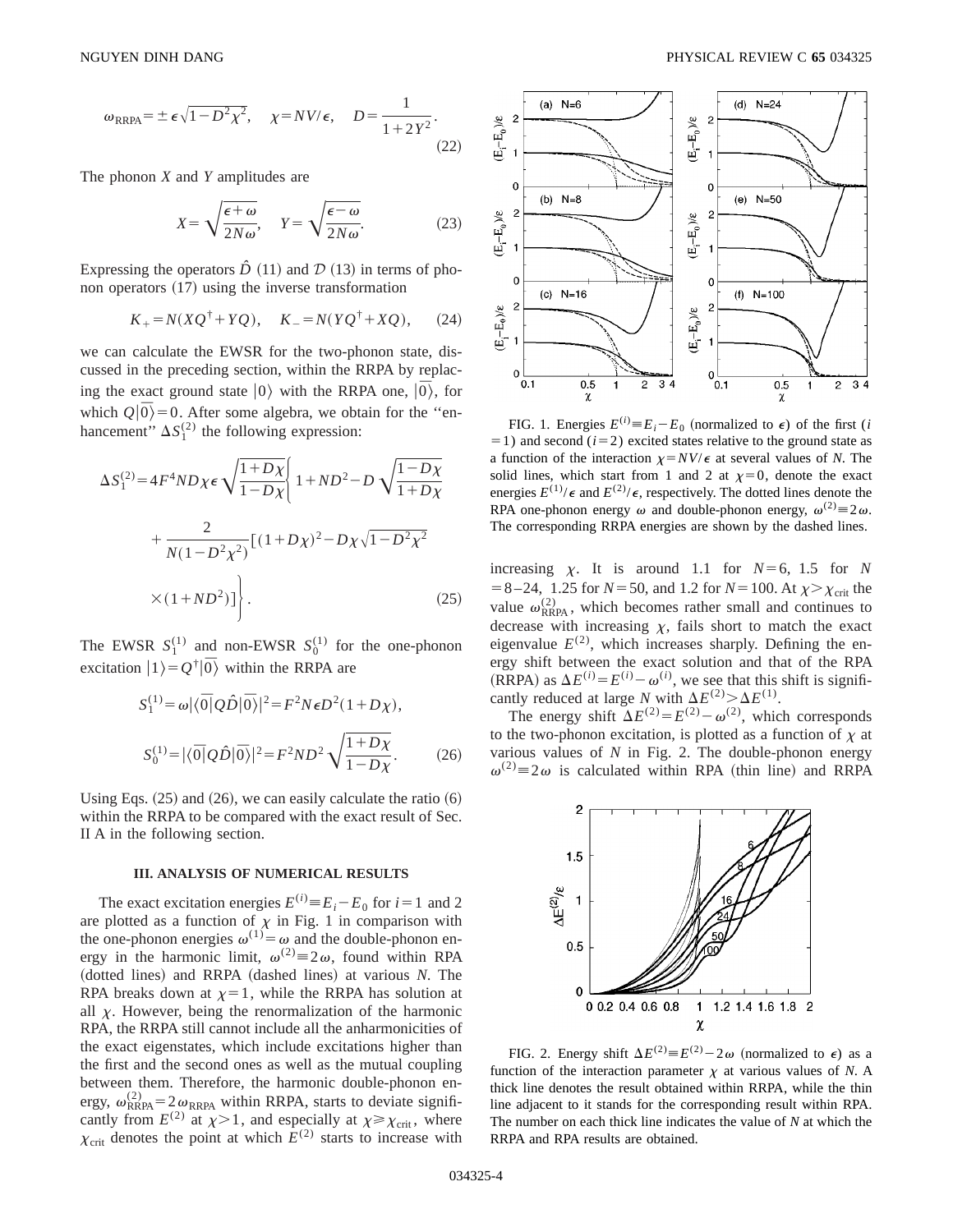

FIG. 3. Ratio *R* denoting the deviation of the EWSR for the two-phonon excitation from its value in the harmonic limit (*R*  $=1$ ) as a function of  $\chi$  at various values of *N*. The solid line is the exact result, the dashed line shows the RRPA result, while the dotted line denotes the RPA result.

(thick line). It is seen in this figure that  $\Delta E^{(2)}$  increases with increasing the interaction  $\chi$  but decreases (at  $\chi$ <1.2) as the particle number *N* increases. From this figure it is also clear that the shift of DGDR energy from the value given by the harmonic limit for <sup>208</sup>Pb should be smaller than for  $136$ Xe, because 208Pb has a larger mass number and weaker interaction given the smaller width for GDR (about 4 MeV) in this nucleus. This feature has been experimentally confirmed  $[5]$ . However, it should be noted that the shift  $\Delta E^{(2)}$  is always positive within the LMG model, while data from heavy-ion experiments show a negative  $\Delta E^{(2)}$  for the DGDR peak in  $^{13\bar{6}}$ Xe, and nearly a zero shift for the DGDR energy in  $^{208}$ Pb. The two-phonon energy shift  $\Delta E^{(2)}$  obtained in pionexchange reactions is mostly positive within the error bars.

Already in Refs.  $[8,16]$  we have predicted that a small energy shift  $\Delta E^{(2)}$  may correspond to a large deviation of the EWSR of the DGDR from the value given by the harmonic picture. This deviation is represented by the ratio *R* from Eq.  $(6)$  shown in Fig. 3 as a function of  $\chi$  at various *N*. The harmonic limit corresponds to the value  $R=1$ , which can be reached only at  $\chi=0$  as seen in the figure. At all  $\chi\neq0$ , this ratio  $R$  is greater than 1, showing the "enhancement" of the two-phonon strength relative to its value given by the IPP. This ''enhancement'' increases with increasing the interaction parameter  $\chi$ . For light systems ( $N \le 8$ ), the predictions by both of the RPA and RRPA are very close to the exact result in the region where the RPA is valid (i.e., at  $\chi$  < 1). At larger *N* the RPA and RRPA start to underestimate the exact result, and the discrepancy increases with increasing *N*. At  $N=100$ , e.g., the "enhancement" given by the exact result is 1.77 times at  $\chi \approx 0.8$ , while the one obtained within the RPA, which nearly coincides with that of the RRPA, is only 1.45 times. Beyond the region of validity of RPA (at  $\chi$ >1) the RRPA, which gives a sharp increase in the EWSR, fails to match the exact result.



FIG. 4. Energy shift  $E^{(2)} \equiv E^{(2)} - 2\omega_{RPA}$  (normalized to  $\epsilon$ ) as a function of particle number *N* at several  $\chi$  < 1 (a), and at  $\chi$  = 0.8 (b). In (a), the (thick) solid, long dashed, short dashed, dotted, and dashdotted lines represent the results obtained at  $\chi=0.8$ , 0.7, 0.55, 0.4, and 0.3, respectively. In  $(b)$ , the thick solid line is the same as that of  $(a)$  but plotted in the linear scale. The thin solid, dashed, and dotted lines are obtained using the dependence  $N^{-x}$  with *x*  $= 1, 4/3,$  and  $5/3$ , respectively (see the text).

There has been a number of discussions in literature about the dependence of the energy shift  $\Delta E^{(2)}$  and the "enhancement'' of the cross section for DGDR as a function of the mass number  $A$  (particle number  $N$  in the present LMG model). For  $\Delta E^{(2)}$ , this dependence has been assumed to be of the order of  $\Delta E^{(2)} \sim N^{-x}$ . Several values for *x*, such as  $x=1$ , 4/3, or 5/3, have been proposed within different approaches, and the final answer has not yet been reached [11,26]. To shed light on this issue we show in Fig. 4 the energy shift  $\Delta E^{(2)} = E^{(2)} - 2 \omega_{RPA}$  plotted as a function of *N* as several values of the interaction parameter  $\chi$  < 1. At a given interaction  $\chi$  the decrease of  $\Delta E^{(2)}$  with increasing *N* is rather weak for heavy systems ( $N \ge 80$ ). We found that the dependence of  $\Delta E^{(2)}$  on *N* can be precisely fitted with a polynomial curve using least square,  $y = \beta_0 + \beta_1 N^{-1/3}$  $+\beta_2N^{-2/3}+\beta_3N^{-1}+\beta_4N^{-4/3}+\beta_5N^{-5/3}$ . The values of the coefficients  $\beta_i$  vary with varying  $\chi$ , e.g., at  $\chi$ =0.8, we found  $\beta_0=1.88\times10^{-2}$ ,  $\beta_1=-0.43$ ,  $\beta_2=3.01$ ,  $\beta_3=9.57$ ,  $\beta_4$  $=$  -25.53, and  $\beta_5$ =16.40. Neither  $x=1, -4/3$ , nor -5/3 alone can fit the result at all  $N$ . This is shown in Fig.  $4(b)$ where the energy shift  $\Delta E^{(2)}$  obtained at  $\chi=0.8$  is shown as a thick solid line together with the dependence  $\sim N^{-x}$  obtained with  $x=1$  (thin solid line), 4/3 (dashed line), and  $5/2$ (dotted line). The curves given by  $\sim N^{-x}$  are fitted to the value of  $\Delta E^{(2)}$  at *N* = 250. It is seen from Fig. 4(b) that the dependence  $N^{-x}$  with  $x=1$ , 4/3, and 5/3 becomes a good approximation only at large  $N \ge 180-200$ . This analysis, however, is made at a given interaction parameter  $\chi$ . As has been mentioned previously, the interaction decreases toward heavier systems. Therefore, it is expected that the dependence of  $\Delta E^{(2)}$  on *N* will be steeper.

In order to obtain a calibration of the dependence of  $\Delta E^{(2)}$  on both *N* and *x*, we study the exact result for the ratio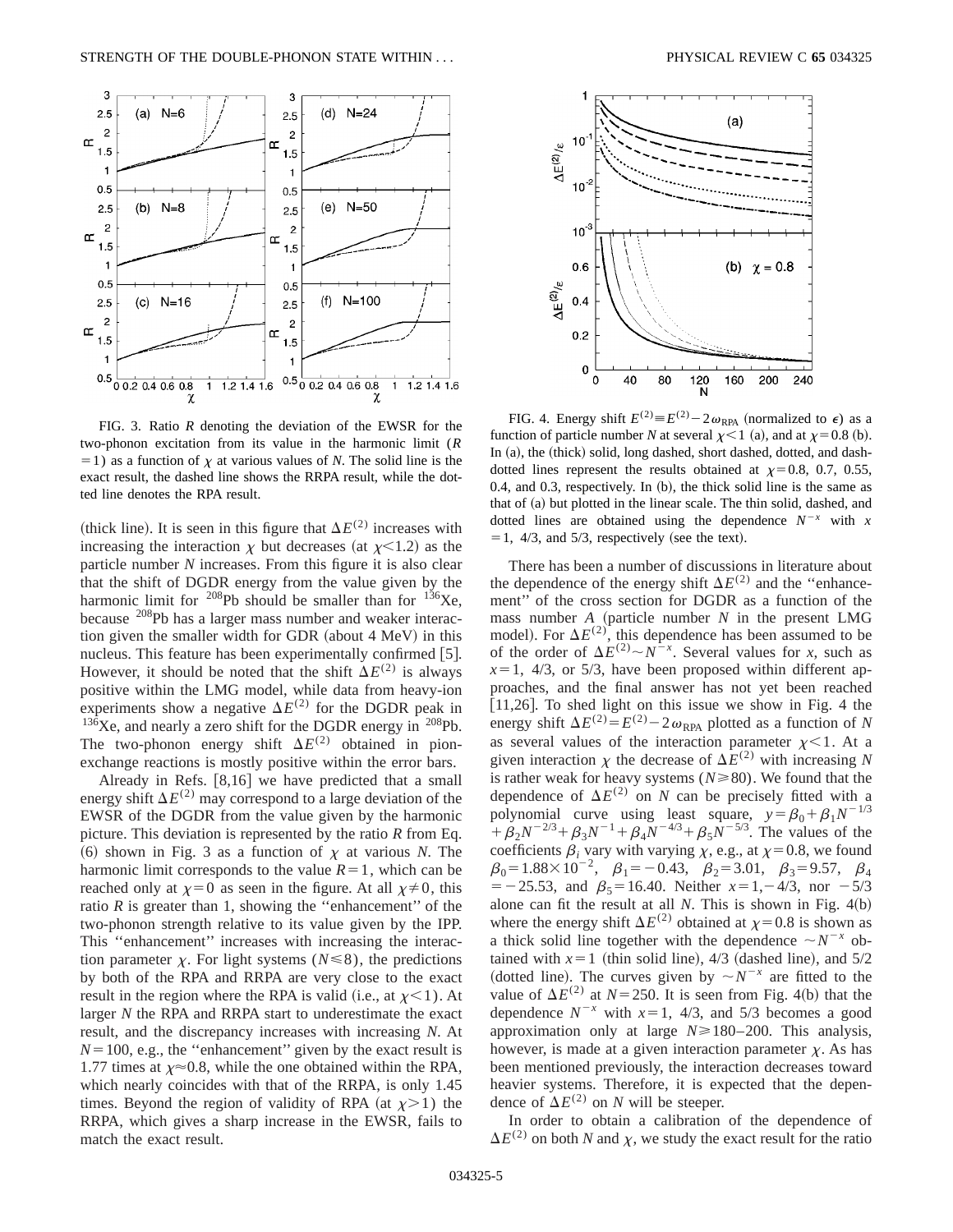

FIG. 5. The exact result for the ratio *R* as a function of *N* at  $\chi$  $=0.8$  (solid line), 0.7 (long dashed line), 0.55 (short dashed line),  $0.4$  (dotted line), and  $0.3$  (dash-dotted line). The full circle with error bar at  $N=208$  is the experimental value of *R* obtained for DGDR in <sup>208</sup>Pb. The experimental value of *R* for DGDR in <sup>136</sup>Xe is shown by the vertical line at  $N=136$ , whose center at  $R=2.4$  is beyond the scale.

*R* as a function of *N*, which is plotted in Fig. 5 for several values of  $\chi$ . This figure shows a rather weak dependence of the ''enhancement'' *R* of the two-phonon EWSR on the particle number  $N$  at each value of the interaction parameter  $\chi$ , except for the region of light systems  $(N \le 20)$ . Also shown in this figure are the experimental values of *R* obtained for DGDR in  $^{136}$ Xe and  $^{208}$ Pb [1–3,5,26]. From here we conclude that the main reason for the large ''enhancement'' of the DGDR cross section for  $^{136}$ Xe (more than 1.7 times compared to the harmonic limit) is that the anharmonicities in this nucleus must be large, which are caused, in part, by a large interaction  $\chi \ge 0.8$ . For the DGDR in <sup>208</sup>Pb the anharmonicities are much weaker, which correspond to  $\chi$  $\simeq 0.3-0.4$ .

Going back to Fig.  $4(a)$ , we now see that, with increasing the particle number from  $N \sim 130$  to  $N \sim 200$ , the real dependence of  $\Delta E^{(2)}$ / $\epsilon$  should move from the top curve (solid) downward to the bottom one (dash-dotted). However, even in this case, none of the values of  $x=1$ , 4/3, nor 5/3 can reproduce this slope. For example, the dependence  $(\Delta E^{(2)}/\epsilon)_{\text{fit}} = 62N^{-4/3}$  (*x* = 4/3) can fit the value of ~8.8  $\times 10^{-2}$  at *N*=136 obtained at  $\chi$ =0.8. However, it overestimates the value of  $\Delta E^{(2)}/\epsilon$  at  $N=200-210$  obtained at  $\chi$ =0.3 by a factor of 14. With the dependence  $\sim N^{-1}$  (*x* =1) only one of the curves  $\Delta E^{(2)}$  obtained at  $\chi$ =0.8 and  $x=0.3$  can be roughly fitted using a coefficient of  $(12-13)$  or  $(12-13)\times10^{-1}$ , respectively [see, e.g., the thin solid line from Fig.  $4(b)$ ].

This analysis suggests that the interaction part  $V$  of the Hamiltonian, for which the condition  $(3)$  does not hold, is the source of the large ''enhancement'' of the observed DGDR cross section for  $136Xe$  (about 1.7–2.0 times compared to the harmonic limit), and  $^{208}Pb$  (about 1.3 times), as well as of the energy shift  $\Delta E^{(2)}$ . Based on this we can understand why some microscopic models underestimate the experimental DGDR cross sections. First of all, we have seen that, even if the interaction part  $V$  were properly included, the use of the RPA or RRPA phonon operators would still underestimate the DGDR strength in the region of validity of RPA ( $\chi$  $\leq$ 1) (see Fig. 5). Therefore, it is necessary to go beyond the RPA and RRPA, taking into account two-, three-, or morephonon configurations, in order to include anharmonicities properly. However, if the approximation is such that  $\Delta S_1^{(2)}$ vanishes, i.e., the condition (3) still holds, the inclusion of more complex configurations can change only the spreading (the width) and may slightly shift the energy centroid of the resonance distribution, but not the EWSR significantly because of Eq.  $(2)$ . For instance, it is easy to see that the condition  $(3)$  does not hold for the interaction part V in the original Hamiltonian of the quasiparticle-phonon model  $(QPM)$  [27] because of the Fermion structure of the scattering quasiparticle pairs  $\left[ \alpha_j^{\dagger} \otimes \alpha_{j'} \right]_{\lambda \mu}$  and the phonon operators. However, in the calculations of the coupling to two- and three-phonon configurations within the QPM, an approximation has been made, which is equivalent to expressing the scattering quasiparticle pairs in terms of the sum of the products of two phonon operators  $\sim Q_{\lambda\mu i}^{\dagger} Q_{\lambda\mu i}$ . While this approximation is sufficient for studying the spreading of the GDR preserving its EWSR, it makes the average of the double commutator at the LHS of Eq.  $(3)$  over the ground state vanish, because the number of phonon operators in the average is always odd, just losing the strength  $\Delta S_1^{(2)}$  of the DGDR. Therefore, the calculations within the QPM failed to describe the experimental cross section of the DGDR despite the inclusion of a large basis with one-, two-, and even threephonon components in the wave function (see the review in Sec. 2.3 of  $[5]$ . At the same time, we can see why the PDM [6] can describe well the cross section of the DGDR for both  $136Xe$  and  $208Pb$  in good agreement with the experimental data  $[9]$ . The PDM uses a phenomenological dipole phonon (not RPA phonon), whose unperturbed energy and coupling parameter to *ph* configurations are adjusted to describe well the GDR. In the process of calculating the DGDR using the same set of parameters for GDR within the PDM, the average value of the LHS of Eq.  $(3)$  remains finite  $[8]$ .

### **IV. CONCLUSIONS**

This work studies the EWSR and energy of the twophonon excitation, including the DGDR as a special case, within the LMG model as a function of the interaction at various particle numbers. The Hamiltonian of this exactly solvable model has such an interaction part  $V$  that neither  $[V, \hat{D}]$  nor  $[\hat{D}, [V, \hat{D}]]$  is zero for the operator  $\hat{D}$ , which generates the electromagnetic transition. The exact solutions for the first and second excited states above the ground state, obtained within the LGM model, are used to estimate the deviation of the two-phonon EWSR from the prediction by the IPP (the harmonic limit), and to compare with the predictions given within the RPA and RRPA.

The analysis of the results obtained allows us to draw the following conclusions.

(i) The source of the "enhancement"  $\Delta S_{1}^{(2)}$  of the twophonon ESWR compared to the prediction  $S_1^{(2)}$  given by the harmonic limit is the violation of the condition  $(3)$ . At a given particle number *N*, this ''enhancement'' increases with increasing the interaction parameter  $\chi$ . As a result the EWSR  $S_1^{(2)}$  for the two-phonon excitation may exceed its value in the harmonic limit by a factor  $R \approx 1.8$  at  $N \approx 136$  and